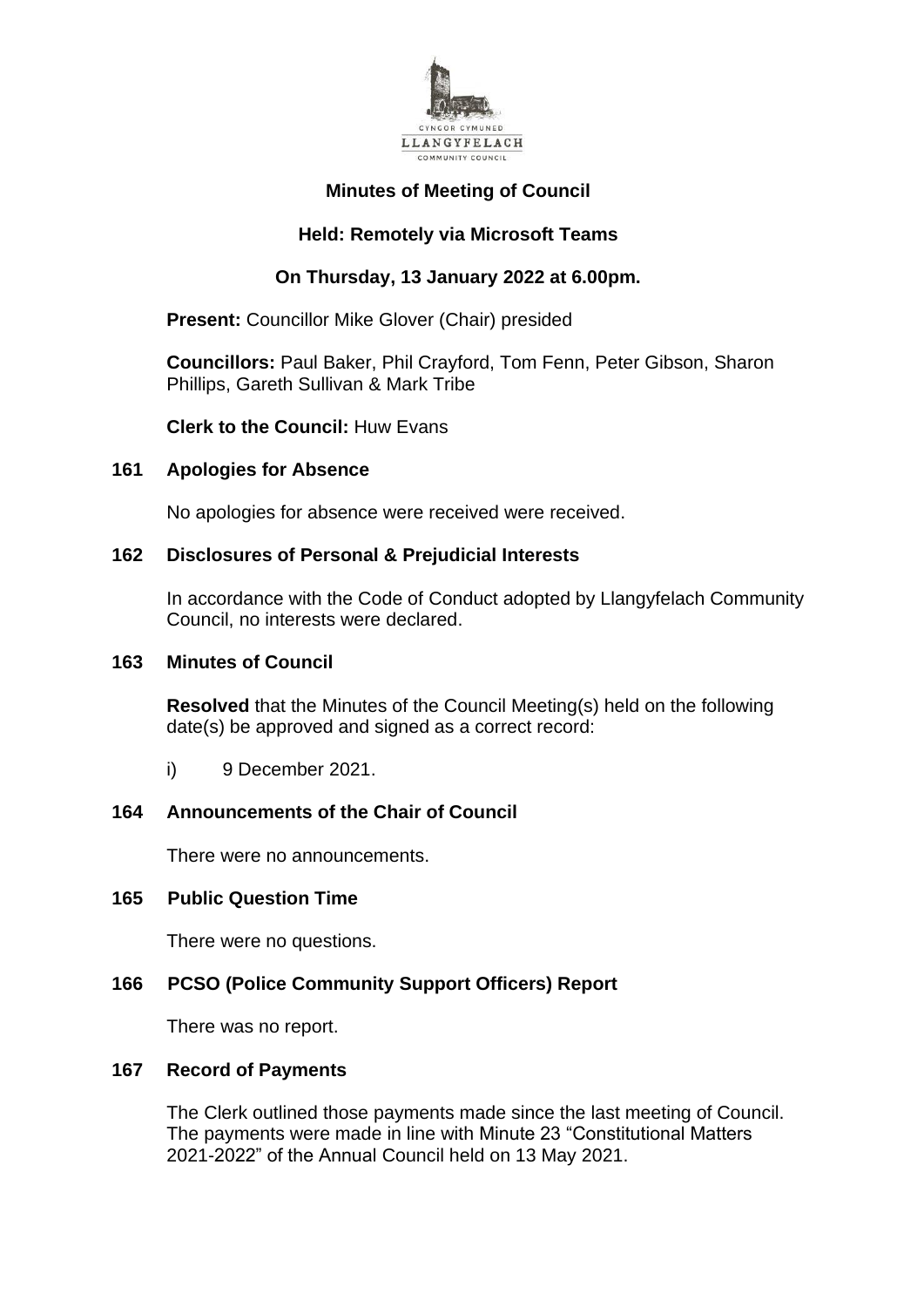| <b>Payments</b>                                                | £      |
|----------------------------------------------------------------|--------|
| Clerk Salary (December 2021)                                   | 406.69 |
| CCS Pension Fund (Clerk) (December 2021)                       | 159.27 |
| HMRC – PAYE Income Tax & NI Contributions                      | 305.00 |
| HB Enoch Owen - Payroll Services                               | 39.60  |
|                                                                |        |
| <b>Determined by Council</b>                                   |        |
| Llangyfelach Stores. Selection Boxes. Council - 11 November    | 225.00 |
| 2021                                                           |        |
| St John Ambulance Cymru. First Aid Cover. Council - 11         | 50.00  |
| November 2021                                                  |        |
| SLCC (Society of Local Council Clerks) Membership. Council - 9 | 134.00 |
| December 2021                                                  |        |
| Marie Curie, Donation, Council - 9 December 2021               | 200.00 |
| Wales Air Ambulance Cymru. Donation. Council - 9 December      | 200.00 |
| 2021                                                           |        |
|                                                                |        |
| <b>Payments Raised at the Meeting</b>                          |        |
| One Voice Wales Training. Chairing Skills (Module 10).         | 30.00  |
| 01.12.2021. Councillor Mark Tribe.                             |        |

**Resolved** that the payments be noted / approved.

# **168 Financial Reporting**

# **i) Bank Accounts - Reconciliation**

The Clerk stated that the Bank Accounts - Reconciliation information had been shared with all Councillors.

**Resolved** that the Bank Accounts – Reconciliation report be noted.

## **169 Correspondence**

The actions / comments made as in relation to the correspondence reported:

| Correspondence                           | <b>Actions</b>                     |
|------------------------------------------|------------------------------------|
| One Voice Wales. The Queen's Platinum    | Purchase a Platinum Jubilee        |
| Jubilee Beacons, 22 June 2022            | Outdoor Quality Flag 5 (St David). |
|                                          | Price £112.80.                     |
| Insignia UK. The Queen's Jubilee is just | Noted.                             |
| a few months away!                       |                                    |
| One Voice Wales. The Residential Use     | Noted.                             |
| Work Welsh Courses return for 2022       |                                    |
| Mudiad Meithrin, Clwb Cwtsh Free         | Noted.                             |
| Online Welsh Language Sessions for       |                                    |
| Learners in Swansea commencing           |                                    |
| January 2022                             |                                    |
| One Voice Wales. Policy                  | Noted.                             |
| Announcements at the Compulsory          |                                    |

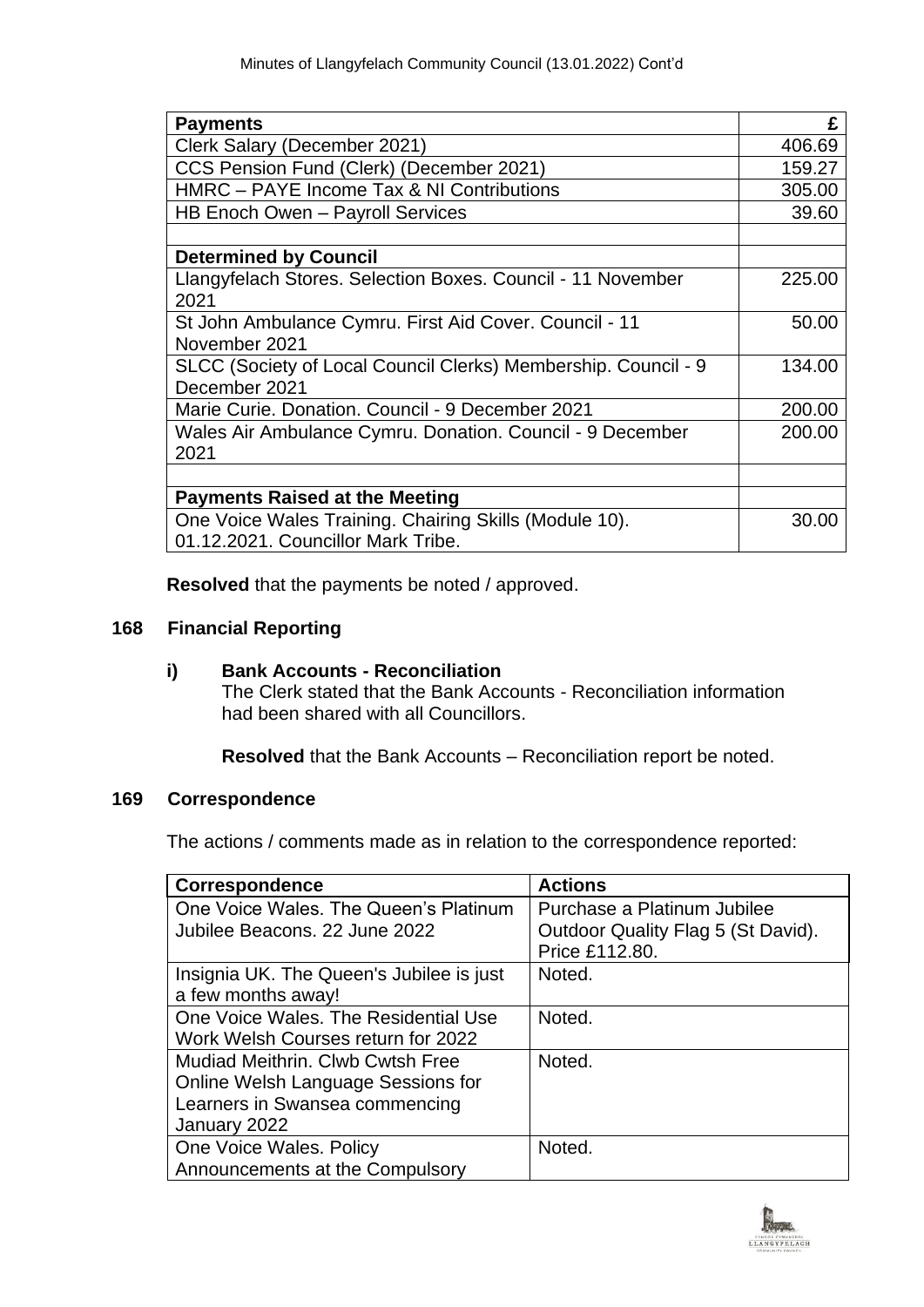| <b>Purchase Association (CPA) Wales</b>                                |        |
|------------------------------------------------------------------------|--------|
| <b>National Conference 2021</b>                                        |        |
| One Voice Wales. Dyfed Powys Police -                                  | Noted. |
| Top Tips for a happy and safe cyber-                                   |        |
| <b>Christmas leaflet</b>                                               |        |
| National Grid. Western Gas Network                                     | Noted. |
| Upgrade                                                                |        |
| One Voice Wales, Welsh Tax Acts etc.                                   | Noted. |
| (Power to Modify) Bill<br><b>Public Sector Executive. Working from</b> | Noted. |
| home: The Guide to Protecting your Data                                |        |
| Swansea Council. Swansea RDP News                                      | Noted. |
| One Voice Wales. Laying of the Eligible                                | Noted. |
| <b>Community Councils (General Power of</b>                            |        |
| Competence) (Qualifications of Clerks)                                 |        |
| (Wales) Regulations 2021                                               |        |
| One Voice Wales. Funding available for                                 | Noted. |
| nationally important heritage in Wales                                 |        |
| and the UK                                                             |        |
| One Voice Wales. Shaping Wales Future                                  | Noted. |
| - National Stakeholder Forum                                           |        |
| One Voice Wales, Welsh Government                                      | Noted. |
| Councillor remuneration and citizen                                    |        |
| engagement in Wales - reports                                          |        |
| One Voice Wales. Correspondence from                                   | Noted. |
| the Minister for Social Justice - TCC                                  |        |
| <b>CTCh</b>                                                            |        |
| Swansea Council. Swansea Council -                                     | Noted. |
| Weekly List 50 - week ending 10<br>December 2021                       |        |
|                                                                        | Noted. |
| One Voice Wales. Training - January,<br>February & March 2022          |        |
| Marie Curie, Marie Curie Donation                                      | Noted. |
| Receipt                                                                |        |
| One Voice Wales. NHMF Covid-19                                         | Noted. |
| Response Fund in Wales                                                 |        |
| One Voice Wales, Advertisement - Chair                                 | Noted. |
| to the Independent Remuneration Panel                                  |        |
| for Wales                                                              |        |
| One Voice Wales, The Local                                             | Noted. |
| Government and Elections (Wales) Act                                   |        |
| 2021: Draft Statutory Guidance for                                     |        |
| <b>Community and Town Councils</b>                                     |        |
| Planning Aid Wales. Latest news and                                    | Noted. |
| information from Planning Aid Wales                                    |        |
| Swansea Council. Swansea Council -                                     | Noted. |
| <b>Business Improvement Grant (BIG) -</b>                              |        |
| Llangyfelach                                                           |        |

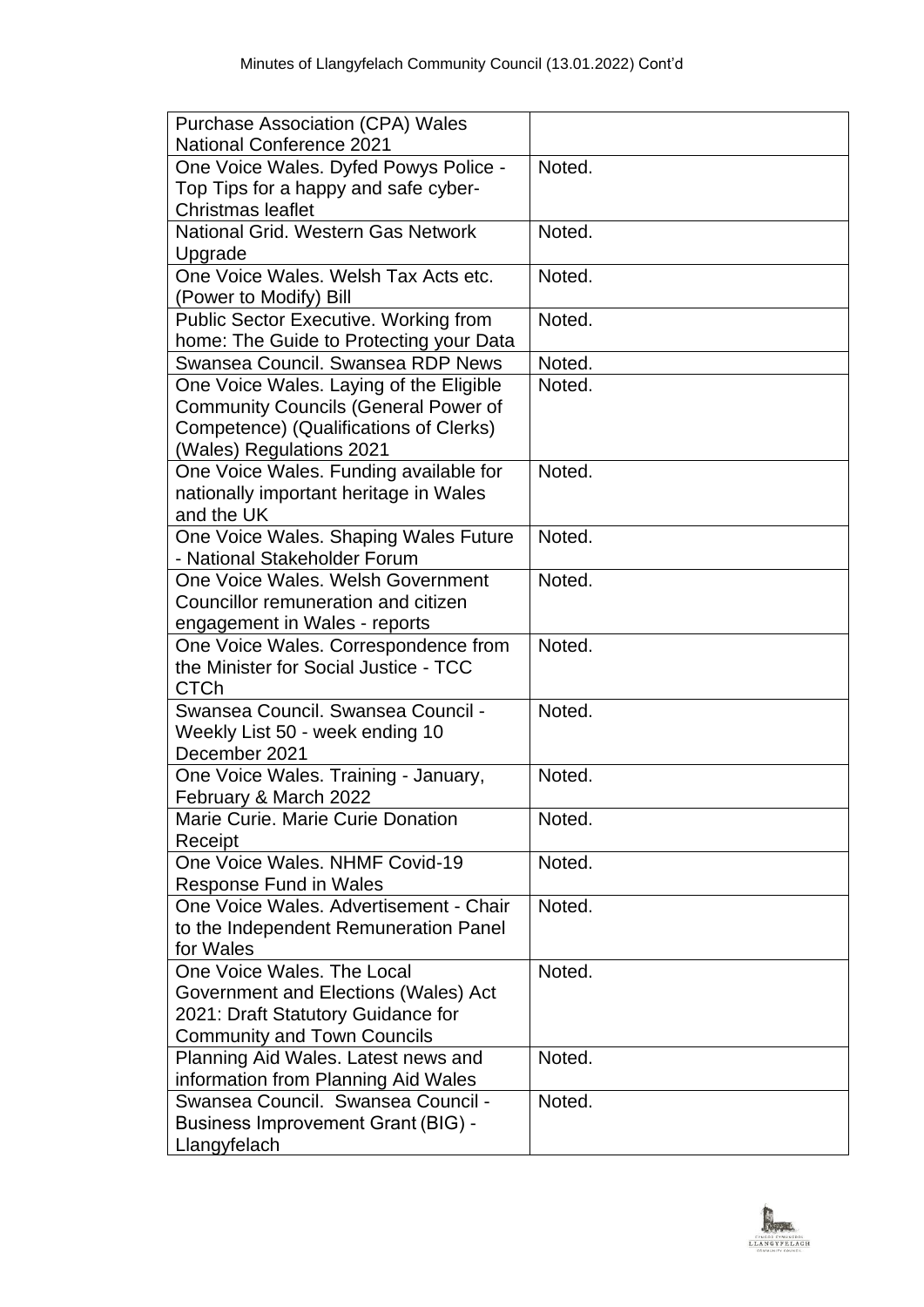| One Voice Wales, Welsh Government    | Noted. |
|--------------------------------------|--------|
| draft budget 2022-23                 |        |
| One Voice Wales. December update of  | Noted. |
| guide to taking part - The Queen's   |        |
| Platinum Jubilee Beacons 2 June 2022 |        |
| One Voice Wales. Song for the        | Noted. |
| Commonwealth & the Queen's Platinum  |        |
| Jubilee Beacons 2 June 2022          |        |

# **170 Feedback from Delegates on Outside Bodies**

There was no feedback from delegates on Outside Bodies.

## **171 General / ICT Matters**

The Clerk stated that the images of each Councillor had been added to the Council's website.

## **172 Workplan (For Information)**

The Council Workplan was presented.

**Resolved** that the "Christmas Tree, Illuminations & Festivities" item be added to each July agenda to allow adequate time to plan and obtain the best value for money options for the Council.

## **172 Planning Applications & Planning Matters - Swansea Council**

No Planning Application or Planning Matters were raised.

## **173 Highways, Footpaths, Cycleways & Bridleways - Swansea Council**

#### **i) Road Safety - Crossing B4489 at Junction of Swansea Road & Pengors Road, Llangyfelach**

The Clerk provided an update in relation to him completing an application to Swansea Council's, Recovery Fund – Community Section. The application would be submitted once the relevant information had been obtained.

**Resolved** that update be noted.

## **174 Training**

The Clerk referred to the One Voice Wales training list and urged Councillors to undertake training.

Councillor Mark Tribe stated that he had recently attended the "Charing Skills" & "The Council as an Employer" training modules.

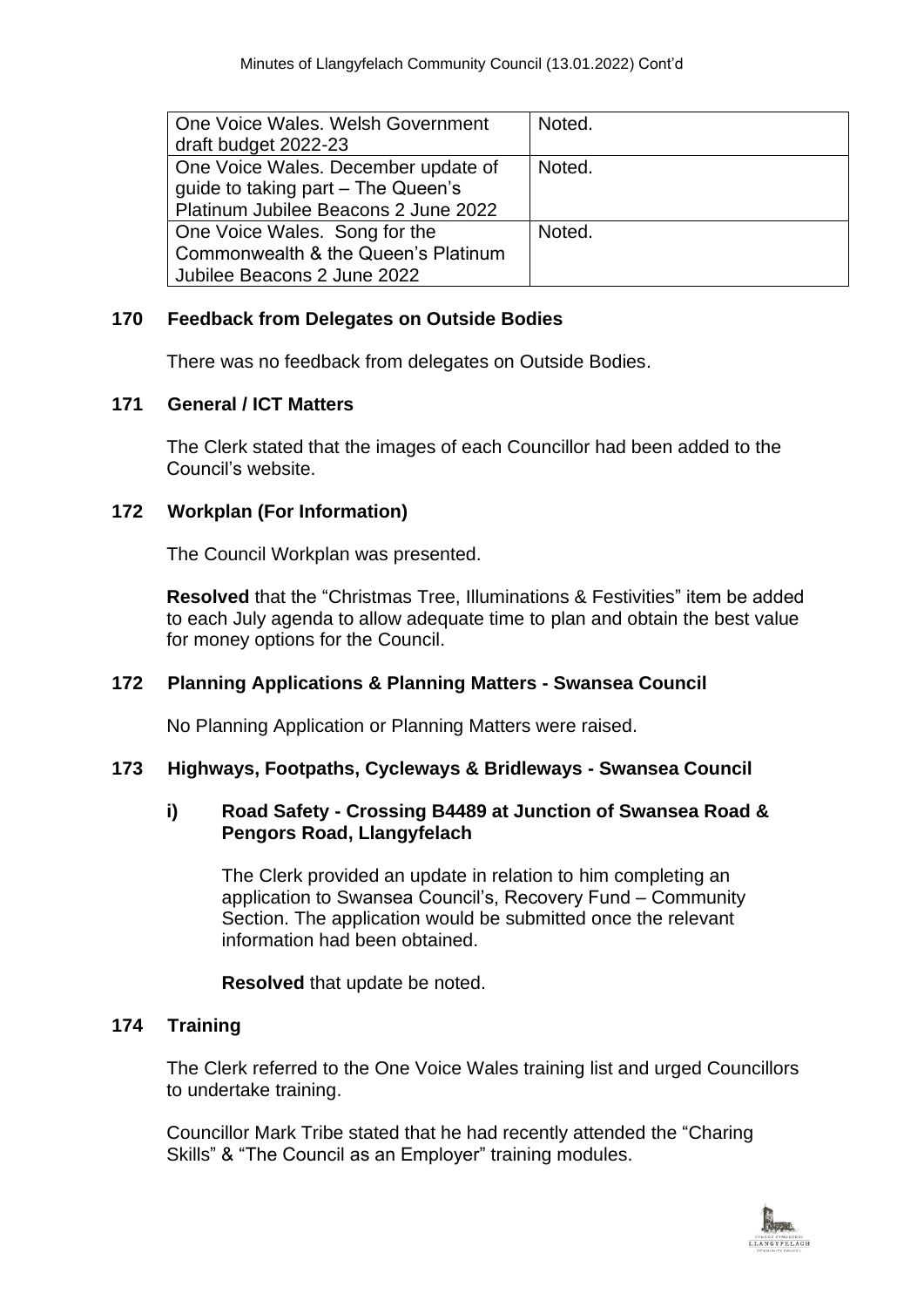## **175 Llangyfelach Ward Councillor Update**

Councillor Gareth Sullivan, Llangyfelach Ward Councillor submitted an update. He also referred to the recent introduction of Car Parking Charges at Lliw Reservoir.

#### **176 Playground at Fairview Road - Community Budget Capital - Play**

Councillor Gareth Sullivan stated that the play equipment had been installed and that it was excellent. Many of the Councillors referred to the positive feedback they had received from the community.

Councillor Mark Gibson stated that he contacted Swansea Council as there was an area of Japanese Knotweed within the Playground. He stated that the Officer was going to add it to Swansea Council's Japanese Knotweed register and that they would aim to start treating it in the Spring.

Councillors also discussed the placement of a bench and a bin at the Playground.

#### **Resolved** that:

- 1) The Clerk seek permission from Swansea Council for installation of two benches at the Playground at the cost to the Community Council.
- 2) The Clerk ask Swansea Council to place a bin at the Playground at its cost.

## **177 Grants & Donations Policy**

The Council's Grants & Donations Policy was initially adopted on 14 January 2021. The Clerk presented the Policy for review and for a sum to be set aside each financial year for grants and donations.

The Policy may be viewed at [https://www.llangyfelachcommunitycouncil.org.uk/wip/wp](https://www.llangyfelachcommunitycouncil.org.uk/wip/wp-content/uploads/2021/02/Grants-Donations-Policy-2021Jan14.pdf)[content/uploads/2021/02/Grants-Donations-Policy-2021Jan14.pdf](https://www.llangyfelachcommunitycouncil.org.uk/wip/wp-content/uploads/2021/02/Grants-Donations-Policy-2021Jan14.pdf)

#### **Resolved** that:

- 1) The Grants & Donations Policy be re-adopted.
- 2) A sum of £1,500 be set aside in the budget for the financial year 2022- 2023.

## **178 Budget & Precept 2022-2023**

The Clerk stated that a Community Council must calculate its budget requirement for a financial year in accordance with Section 50 of the Local Government Finance Act 1992 and issue a precept to the billing authority. The billing authority collects the precept (charge) on behalf of Town and Community Councils under Section 41 of the above Act.